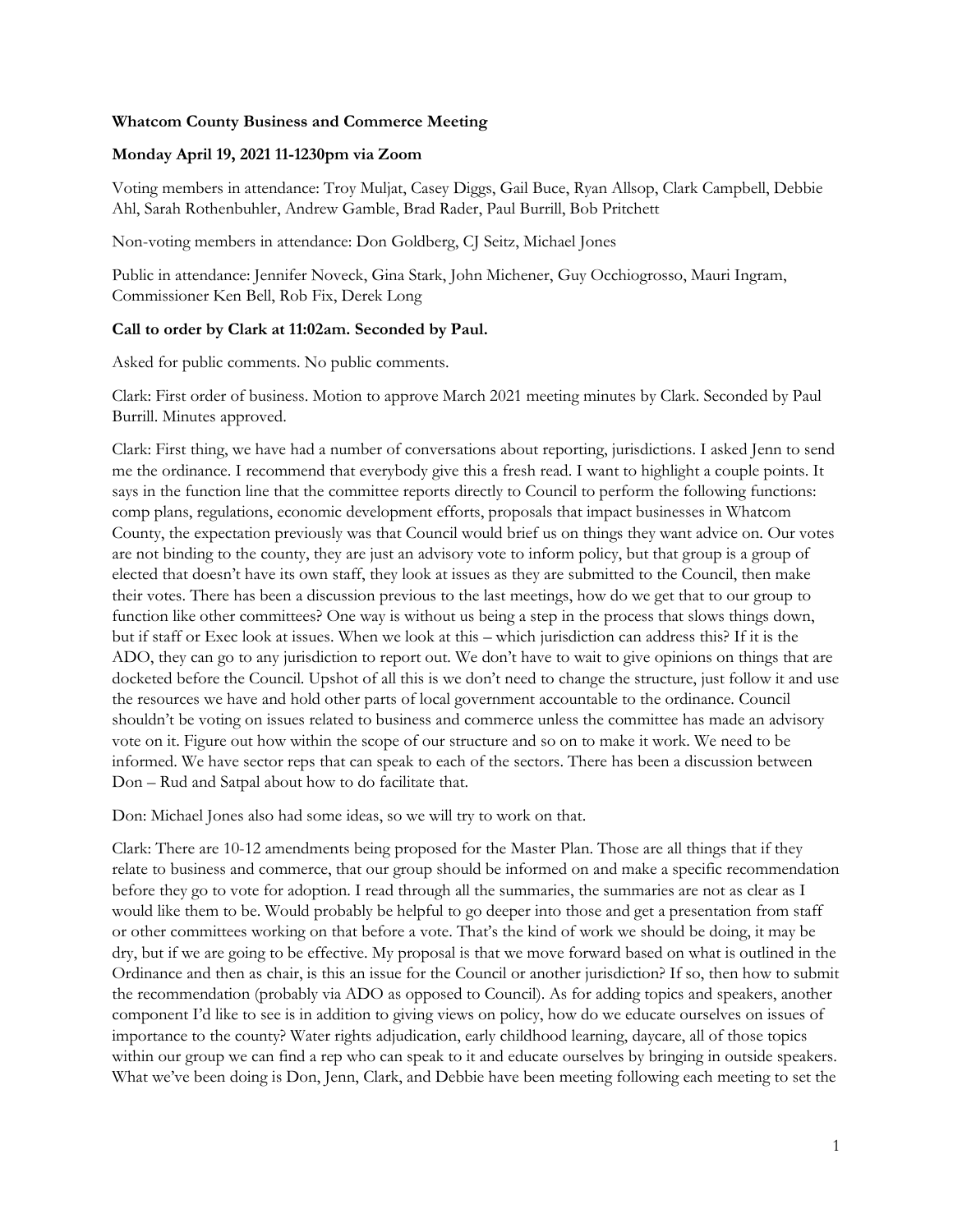agenda for the next month, what speaker, what topic, or a specific thing we need to work on like today's CEDS meeting.

Don: We are still missing a position for food processing, so if anyone needs a county food processor that would be good, recommend they put in an application. Unfortunately, Jeff Callander passed away. Eva Schulte, who is a dean at WCC had an application in and is up for Council review on May 4. That would be higher ed's second position.

Clark: Is there someone we would recommend for food processing? But also, you can email Don and he will bring that information anything related to a guest speaker or a topic raised for discussion. We have had a couple presentations lined up previously.

Don: Yes, Borenstein's would count, I asked Jay.

Ryan: Collin runs it, so maybe ask him instead. You probably know him.

Paul: I could pressure Jay as well.

Clark: One thing we are responsible for is feedback on the CEDS document. Jenn and the rest of the team have been going through of getting review and input from other groups.

Jennifer gave a presentation on the CEDS work to date and discussed input opportunities for the committee members over the next two months.

Sarah: So glad you will send additional information, with all of our limited time, is this the right time to ask for a SWOT? What about the water issues? Could we suggest having someone else give a presentation at the next meeting on water issues?

Paul: Maybe Brad has an option, maybe Brad can do that? What about Mayberry?

Brad: If we get a date, we can round up a person or a couple people to talk about it. We had to take a pause on that for some other business. Would love to get some details out.

Clark: Always feel free to submit a topic or a speaker on a topic that youd like to be brought forward to educate the group. When we are asked for an opinion, it would be great if sector representatives could provide a baseline so that we can make recommendations if asked. We will take a look after this meeting, what is up next? One challenge we've had is to not over build the agenda.

Sarah: If I can help in any way to help Clark or Debbie to setting the agenda, I'd love to throw my time and energy into the ring.

Clark: We start off with just the past meeting, new business, recommendation from a speaker, and then there's these sorts of things, based on the ordinance. Everyone gets value on sector updates, we've tried to do that but we never have enough time to get into in depth, one rep for 15 mins.

Debbie: We are open to input from all members, we want to be dynamic.

Jenn: Well, I don't want to suggest additional meetings but if we think both issues are time sensitive and a priority, we could schedule a special meeting.

Paul: I'd love a special meeting for water and put as much time in for that as needed.

Sarah: I'd love a special meeting for CEDS.

Clark: We propose a special meeting for review and feedback for the CEDS.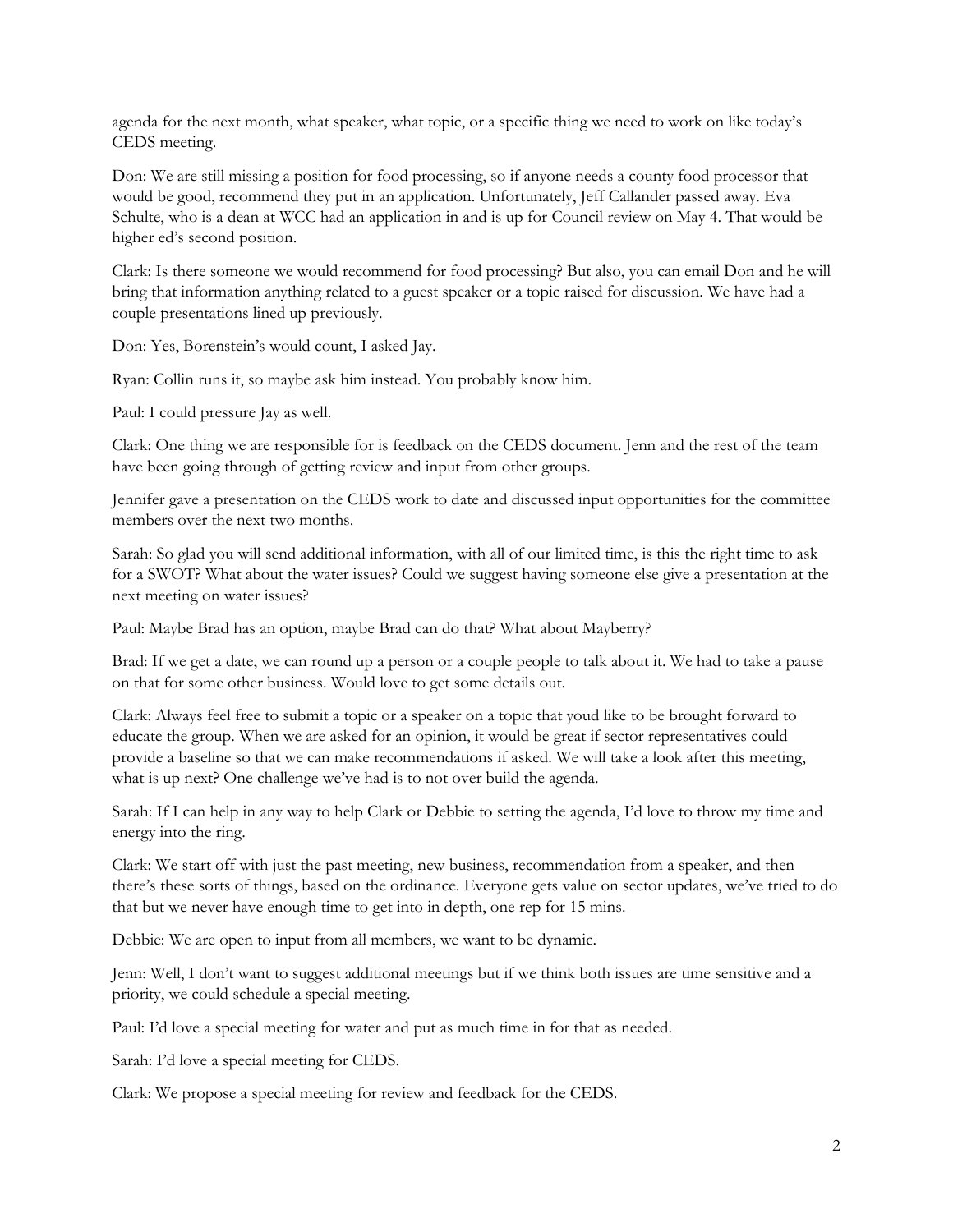Don: How do we balance the water group? How do we get a few opinions and understand all the moving parts?

Ken: I'd also like to add a request for someone from the City who can explain the UGAs and why annexations are not happening.

Michael: I'd be happy to help arrange that, minimally we can hear from the County and COB. Bear in mind that there are several other cities involved as well. It's a bigger conversation.

Sarah: Could we pencil that for the June meeting?

Jennifer: What about May 12 for CEDS, around lunch?

Don: Yes, I was going to suggest a working lunch.

Others in the chat expressed that either 1130-1230, 12-1 or 1230-130 worked best for them.

Jenn: I'll send out a meeting request for May 12.

Rud: Do you want me to just discuss the childcare proposal?

Debbie provided some explanation about the cost of childcare.

Debbie: Carol and Rud introduced the resolution about how the county can support use of CARES funds to support a more sustainable model of childcare. All of my kids have decent salaries and they still struggle to pay and pre-COVID, we were down about 4000 spots, the waiting lists are 2-3 years long, it is really hard for parents to access childcare spots. Many of us know people and businesses who have lost workers because they have no childcare. We know workers need affordable housing and childcare. I'll stop there and turn it off to Rud.

Rud: I've got various number – County will get at least \$44 million, COB will get \$19 million, upper number for all jurisdictions is over \$100 million. Fair amount of flexibility, rules still being finalized, I still this as an opportunity for us to do one of two things, we can either spend the money on short term stuff, a lot of people pushing for that. Short term compensation to a business, short term homeless housing, funding for a number of other projects or we can spend the money on public infrastructure, it would be politically unacceptable to spend the money on the jail, it would include building on the annex, and there's other county govt facilities, or what I like, we could spend the money to permanently solve a key problem in the community and the one I think is most solvable is childcare issue. The idea is to take the money and spend it on capital portion of the facility, the ways things would like is like this: in case of B&G that took over Kids World facilities, they lost \$100k a year, forecasted to lose \$600k for 2020. Challenge is that the state increased min wage than the state reimbursement rate for low income families, and since KW focused on low income families, the revenue and mandated costs were unaligned. They've brought up the wages, they've increased it to attract better qualified workforce and they'd like to invest money in training and facilities because how state reimbursement works, the better trained the staff are and better the facilities, the higher the reimbursement rate. When they ran the numbers, they are short \$15k a month. When you look at the costs of the facilities, the facilities are running around 10% of total costs. If we took aware the capital cost portion of the facilities, use rough numbers, for \$100k a year, they are paying \$80k rent and \$20 in triple. If you take away the \$80k it makes the math closer to working. We could create a permanently affordable option. That was a first part of the proposal. Any questions?

Don: I want to mention that a lot of people are having trouble finding workers. Part of that is because of their situations plus unemployment, it makes more sense for them to stay home, if they cant find childcare or cant afford it?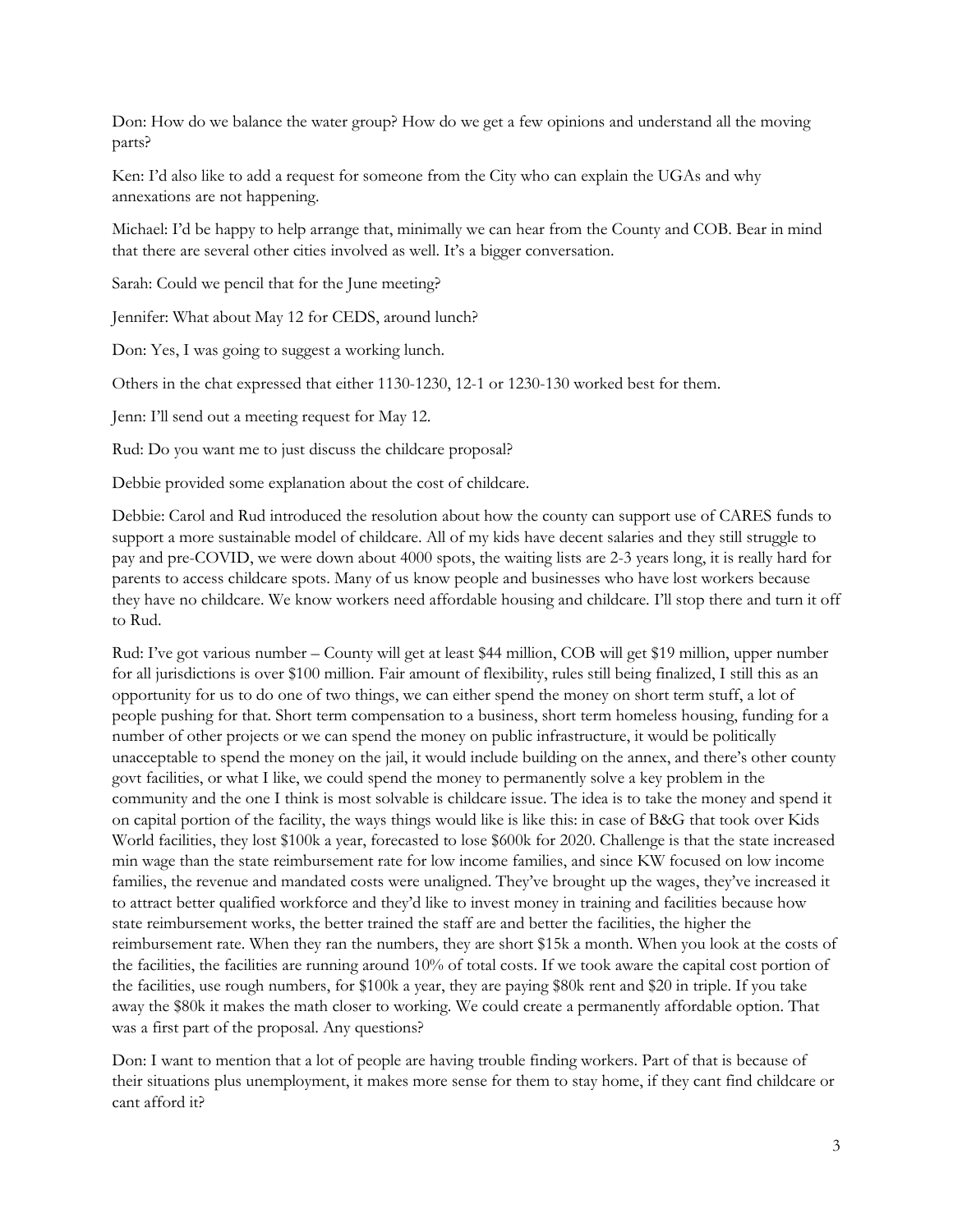Ryan: How much of the money will this take up?

Rud: My sense is that there will be many ideas for how to spend the money. I am trying to set the tone and say that the majority of the money will be spent on solely the childcare costs. Tomorrow we will formally invite the childcare organizations to get involved. Heather Powell, David, Debbie, other childcare experts and staff.

Ryan: So the proposal is to take the \$150 mil and buy the buildings and find operators?

Rud: Some existing buildings might work, some are not the best fit and may create a lot of traffic and noise. The rules won't allow us to just put the money in the bank. We have to spend the money by Dec 2024. I'd like the money to be spent on new buildings, it will be a ripple effect for construction and others. If you believe the real estate costs are going to keep climbing, it is a good investment anyway.

Michael: When you are saying the majority of the funds, you are talking about the overall package? So a substantial portion goes to WTA. I think you described it would not require ongoing taxpayers funding, by giving a lot it would be self-sustaining?

Rud: The challenge of spending money on any program or an expense driven program is what do you do when the money runs out? There's no back up behind it, it's not like we have a sales tax to pay for this, no funding mechanism. We could spend it on a program, when the money runs out we are back to where we started. The idea is to spend it on capital infrastructure and charge enough in the way of rent to cover maintenance and triple net portion, insurance, then there is a permanent funding mechanism.

Clark: Assuming this were to happen, would this be pooled similarly for PPE? Would the county and city treat this as one large fund? Or this is a county program? What about incorporated areas? The proposal makes sense provided the funding is pooled. Second follow up – you said that the previous operator didn't have finances that didn't pencil because they were focused on subsidized customers, would this address the same group as the primary focus?

Rud: Yes, that is the group that is struggling the most and the facilities are not sustainable. There is a threshold. Maybe Debbie knows the answer. If your facility caters to a certain percent of low income families, then the whole facility is treated as a low income facility from the state perspective. To first question, what I'd like to do is go out to other jurisdictions, if you throw your money into the pot, we will. Michael will end up with more money to spend on this than if they didn't partner with us, which would be an incentive to do it.

Clark: And you have a model where we've recently done that.

Rud: Sense of it as a priority and good use of funds?

Sarah: Everything you voiced, my worry is that the funds aren't ongoing. My concern is that there are a lot of people in our community who do not qualify as low income but it is still a major issue for them. How do we not take care of that sector as well?

Rud: Part of the answer is that the ideal facility has a mixed economic group. You don't want all the poor kids to hang out with only poor kids. Sets them up for segmentation for life. The facility will be available to everyone, outdoor space, accessibility, regardless of economic circumstances. If space is staffed by good stable workforce, they can engage on continuing education on early childhood development, that knowledge will then be available to everyone. It raises the bar and the quality of the facility and staff for everyone.

Sarah: My concern remains. I wonder if there are communities that have found other solutions.

Debbie: Seems like a good step in the right direction.